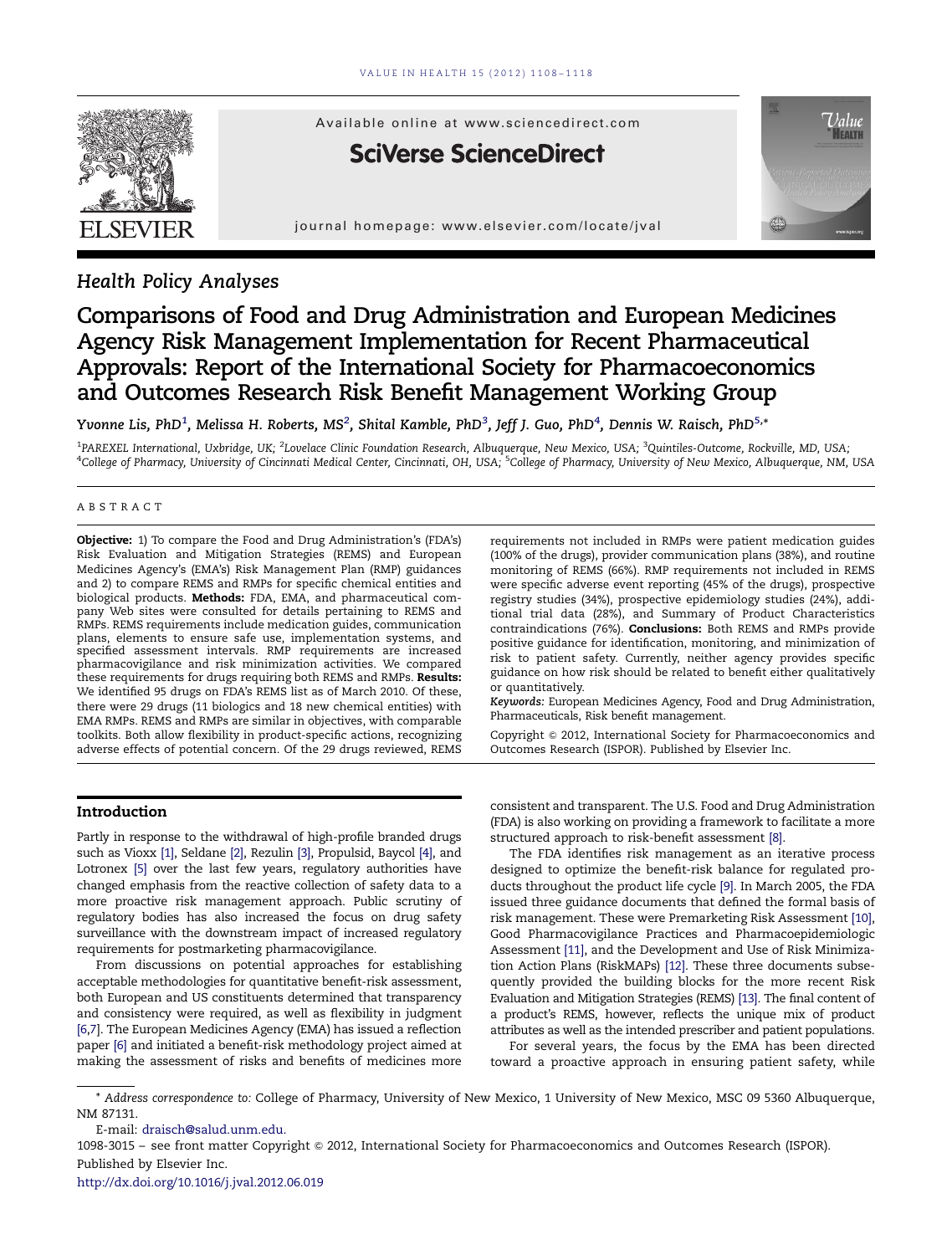continuing efforts to further improve the spontaneous reporting scheme. This resulted in a number of legislative changes in 2005 and the introduction of new tools including the concept of Risk Management Plans (RMPs) [\[14\].](#page--1-0) In September 2008, the EMA issued guidelines on risk management systems, a template for an RMP, and new regulations governing pharmacovigilance [\[15\].](#page--1-0) The EMA emphasizes the importance of having pharmacovigilance systems in place and mandates the creation of the position of a Qualified Person for Pharmacovigilance to be responsible for a company's pharmacovigilance efforts for marketed products. Much of the emphasis is placed on databases and reporting systems, especially for postmarketing; however, different EMA member states have taken varying approaches to the collection and reporting of safety data [\[15\]](#page--1-0). In summary, through REMS and RMPs, both the FDA and the EMA require proactive approaches for drug safety surveillance. As a result, they have reframed the traditional business model of the pharmaceutical industry.

#### FDA REMS Overview

Many of the principles articulated in previous FDA RiskMAP guidance have been incorporated into the provisions of REMS [\[16\]](#page--1-0). The Food and Drug Administration Amendments Act of 2007, enacted in March 2008 [\[13\],](#page--1-0) provided the FDA with authority to request a REMS at any point during a product life cycle. The requirement applies to all new drug applications, abbreviated new drug applications, and biologics license applications. Chemical entities and biologics approved prior to March 2008 with a RiskMAP were also required to have REMS.

The REMS program seeks to manage known or potential serious risks, and the content must have a timetable for submission of assessments. Additional components for a particular REMS program vary according to the severity of identified risks, the population likely to be exposed, and other factors. These can include a medication guide, a patient package insert, a communication plan, and elements to ensure safe use. Examples of elements to ensure safe use include 1) dispensing only by pharmacies, practitioners, or health care settings that are specially certified and (2) the product being dispensed only when there is evidence of safe-use conditions and monitoring of patients either individually or by enrolment in a registry.

Currently, there are no set rules or direct guidance for when the FDA might impose REMS during the product life cycle. There are, however, some considerations that drive its decision-making process, which include the estimated size of the patient population, the seriousness of a disease or condition, the expected benefit of the medication, the anticipated duration of treatment, the seriousness of known or potential adverse events, and whether the drug is a new chemical or biological entity. The FDA's Drug Safety and Risk Management Advisory Committee, composed of various stakeholders including patients, physicians, pharmacists, and other health care professionals, provides input on implementation requirements and performs evaluation of each program. After the product has received marketing authorization, the timings for routine assessment of the incorporated REMS program by the manufacturer are 18 months, 3 years, and 7 years. The FDA can remove the need for assessments after 3 years if serious risks have been adequately identified, assessed, and managed or, if necessary, stipulate shorter or longer intervals between assessments [\[12\]](#page--1-0).

The FDA has also published several guidance documents relating to specific safety issues that include drug-induced liver injury [\[17\]](#page--1-0), a recommended approach for communicating important drug safety information to the public [\[18,19\],](#page--1-0) pharmacovigilance planning at the time of license application [\[20\],](#page--1-0) and quality risk management [\[18\]](#page--1-0). The intent of the set of guidance documents is to provide regulators and industry with principles

and tools for risk management as a basis for consistent riskbased decisions throughout a product's life cycle [\[18\]](#page--1-0).

#### EMA RMP Overview

The European Union (EU) legislation necessitates that, when required, a description of the risk management system should be submitted in the form of an EU-RMP. This comprises a Safety Specification with a Pharmacovigilance Plan (Part I) and a Risk Minimization Plan (Part II). Similar to the FDA, there are no set rules or specific guidance; however, experience suggests that an RMP will be required when routine pharmacovigilance practice is considered to be insufficient. This can be interpreted as being applicable to a product containing a new active substance, a significant change in indication, or new to a class for which a serious or potentially serious safety risk has been previously identified. Also included are similar biological medicinal products and generic/hybrid medicinal products where a safety concern requiring additional risk minimization activities has been identified for the referenced medicinal product [\[21\]](#page--1-0).

The EMA recommends that Part I of the RMP should comprise a summary of important identified risks of a medicinal product, significant potential risks, and important missing information. It should contain information on populations potentially at risk together with any outstanding safety questions that warrant further investigation. The intent is to determine whether routine postauthorization pharmacovigilance will be sufficient or whether there is a need for additional pharmacovigilance activities.

Part II should contain details of any additional pharmacovigilance or risk minimization activities. No precise guidance is given on which activities are to be used in any given situation as each safety concern needs to be considered on a case-by-case basis. The guidance does, however, recommend early and full consultation with appropriate EMA experts.

An essential part of pharmacovigilance includes accurate and timely communication of emerging data on risk. An important component in risk management and minimization activities is risk communication. Presenting product information, the Summary of Product Characteristics (SPC), and patient information leaflets is a prime vehicle for communicating any potential risks to prescribers and patients. Additional risk minimization activities of RMPs include provision of educational materials or educational programs for health care professionals and patients. Once the RMP is agreed upon, updated documents including any reported signals and safety evaluations should be submitted along with the Periodic Safety Update Report.

#### Objective

Both the FDA and the EMA have implemented proactive approaches for safety surveillance and risk assessment, and our earlier article compared FDA and EMA regulatory guidelines for pharmaceutical risk management [\[22\].](#page--1-0) The purpose of this study is twofold: 1) to compare the details of REMS and RMP guidances and 2) to compare REMS and RMPs requirements for specific pharmaceuticals approved in both the United States and the EU. This study provides information on whether both the FDA and the EMA implement consistent, transparent, and flexible approaches for evaluating the risk and benefit of chemical entities and biologics.

#### Methods

A descriptive study was conducted to review and compare the FDA and EMA risk management implementations after the introduction of REMS in January 2007. Our comparison method was to review how risk management for identical drugs was implemented by the FDA and the EMA. As of March 2010, a total